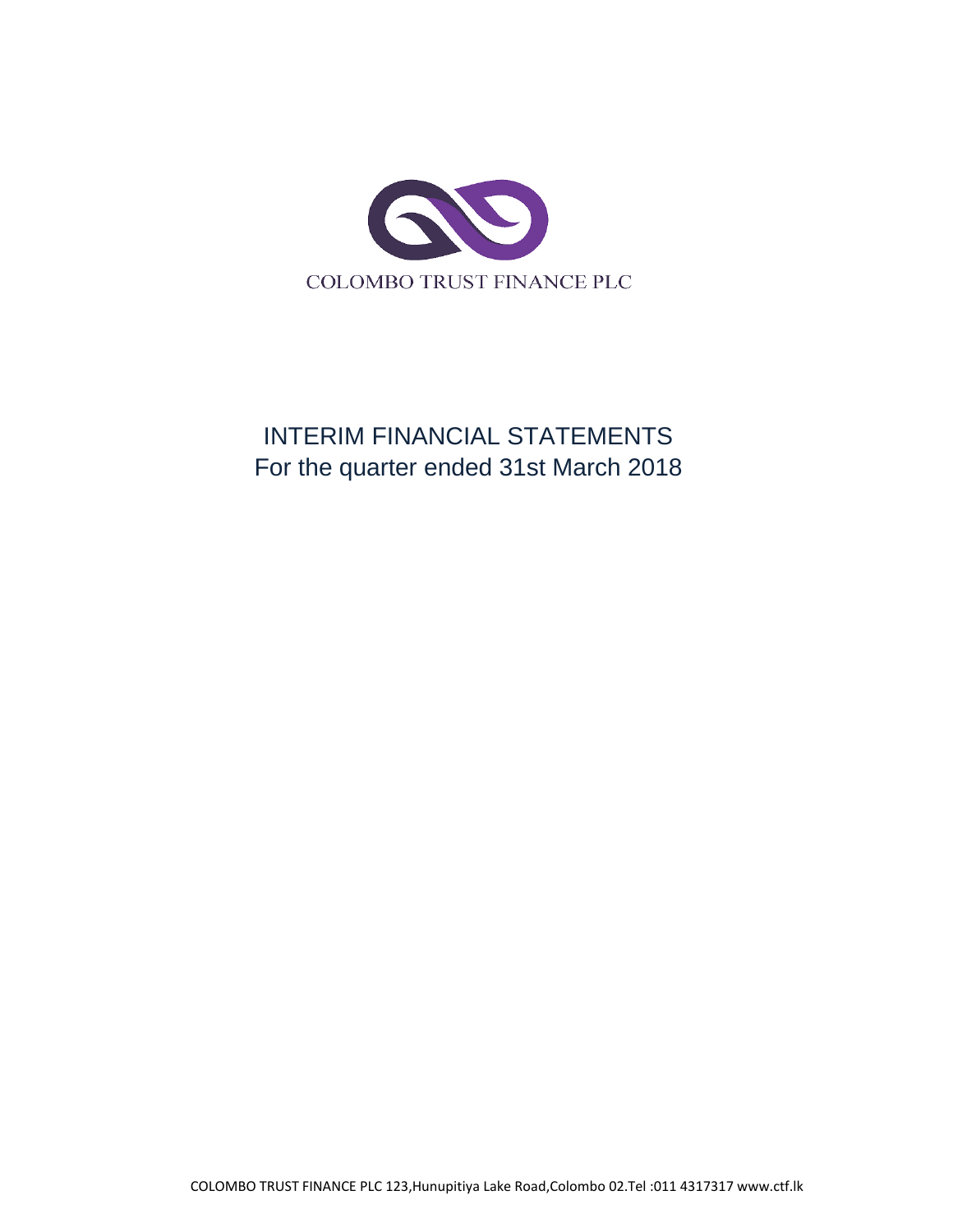#### **For the period ended 31-03-2018 Statement of Comprehensive Income COLOMBO TRUST FINANCE PLC**

|                                                                                 | For the Year ended |                | <b>Variance</b> | For the quarter ended | <b>Variance</b> |               |
|---------------------------------------------------------------------------------|--------------------|----------------|-----------------|-----------------------|-----------------|---------------|
|                                                                                 | (Unaudited)        | (Audited)      |                 | (Unaudited)           |                 |               |
|                                                                                 | 31-Mar-18          | 31-Mar-17      | $\frac{0}{0}$   | 31-Mar-18             | 31-Mar-17       | $\frac{0}{0}$ |
|                                                                                 | Rs.                | Rs.            |                 | Rs.                   | Rs.             |               |
| <b>Interest Income</b>                                                          | 202,486,810        | 172,194,811    | 18              | 48,748,443            | 47,841,860      | 2             |
| <b>Interest Expense</b>                                                         | (93,774,807)       | (75, 480, 628) | 24              | (21, 816, 163)        | (22,085,929)    | (1)           |
| <b>Net Interest Income</b>                                                      | 108,712,003        | 96,714,183     | 12              | 26,932,280            | 25,755,930      | 5             |
| Fee and commission income                                                       | 1,656,860          | 1,922,942      | (14)            | 192,118               | 445,901         | (57)          |
| Fee and commission expenses                                                     | (25,000)           | (343, 450)     | (93)            |                       | (30, 500)       | (100)         |
| Net fee and commission income                                                   | 1,631,860          | 1,579,492      | 3               | 192,118               | 415,401         | (54)          |
| Net gain/(loss) from financial instruments at fair value through profit or loss | 225,016            | 143,141        | 57              | (193, 517)            | (2,139)         | 8,947         |
| Other operating income                                                          | 8,170,965          | 6,637,766      | 23              | 2,150,240             | 1,595,271       | 35            |
| Impairment expenses for loans and advances and other losses                     | (53,635,725)       | (143, 461)     | 37,287          | (48, 838, 321)        | 145,087         | (33,761)      |
| Net operating income                                                            | 65,104,119         | 104,931,121    | (38)            | (19,757,200)          | 27,909,550      | (171)         |
| <b>Operating Expenses</b>                                                       |                    |                |                 |                       |                 |               |
| <b>Personnel Cost</b>                                                           | (52, 848, 068)     | (50,905,408)   | 4               | (15, 423, 165)        | (13,926,089)    | 11            |
| Depreciation and Amortization of property plant and equipment                   | (5,464,836)        | (6,904,381)    | (21)            | (1,267,905)           | (1,851,748)     | (32)          |
| General and Administrative Expenses                                             | (37, 167, 903)     | (31, 445, 783) | 18              | (8,248,462)           | (8,611,924)     | (4)           |
| Operating profit before VAT on financial services and Income Tax                | (30,376,688)       | 15,675,549     | (294)           | (44,696,731)          | 3,519,789       | (1,370)       |
|                                                                                 |                    |                |                 |                       |                 |               |
| Value added tax (VAT) on financial services                                     | (2,865,821)        | (6,678,184)    | (57)            | 4,210,573             | (2,847,388)     | (248)         |
| Profit/(Loss) before Tax for the Period                                         | (33, 242, 509)     | 8,997,365      | (469)           | (40, 486, 158)        | 672,401         | (6,121)       |
| Income tax expenses                                                             | 719,648            | (4,252,280)    | (117)           | 6,181,701             | (4,078,207)     | (252)         |
| Profit/(Loss) for the Period                                                    | (32,522,861)       | 4,745,085      | (785)           | (34, 304, 457)        | (3,405,806)     | (907)         |
|                                                                                 |                    |                |                 |                       |                 |               |
| <b>Other Comprehensive Income</b>                                               |                    |                |                 |                       |                 |               |
| Actuarial gains/(losses) on defined benefit plans                               |                    | 132,634        | (100)           |                       | 132,634         | (100)         |
| Deferred tax on actuarial gain                                                  |                    | (37, 138)      | (100)           |                       | (37, 138)       | (100)         |
| <b>Total Comprehensive Income for the Period</b>                                | (32.522.861)       | 4,840,581      | (772)           | (34, 304, 457)        | (3,310,309)     | (936)         |
| Earnings/(loss) per share (Annualized)                                          | (0.70)             | 0.10           |                 | (2.95)                | (0.29)          |               |

**Figures in brackets indicate deductions.**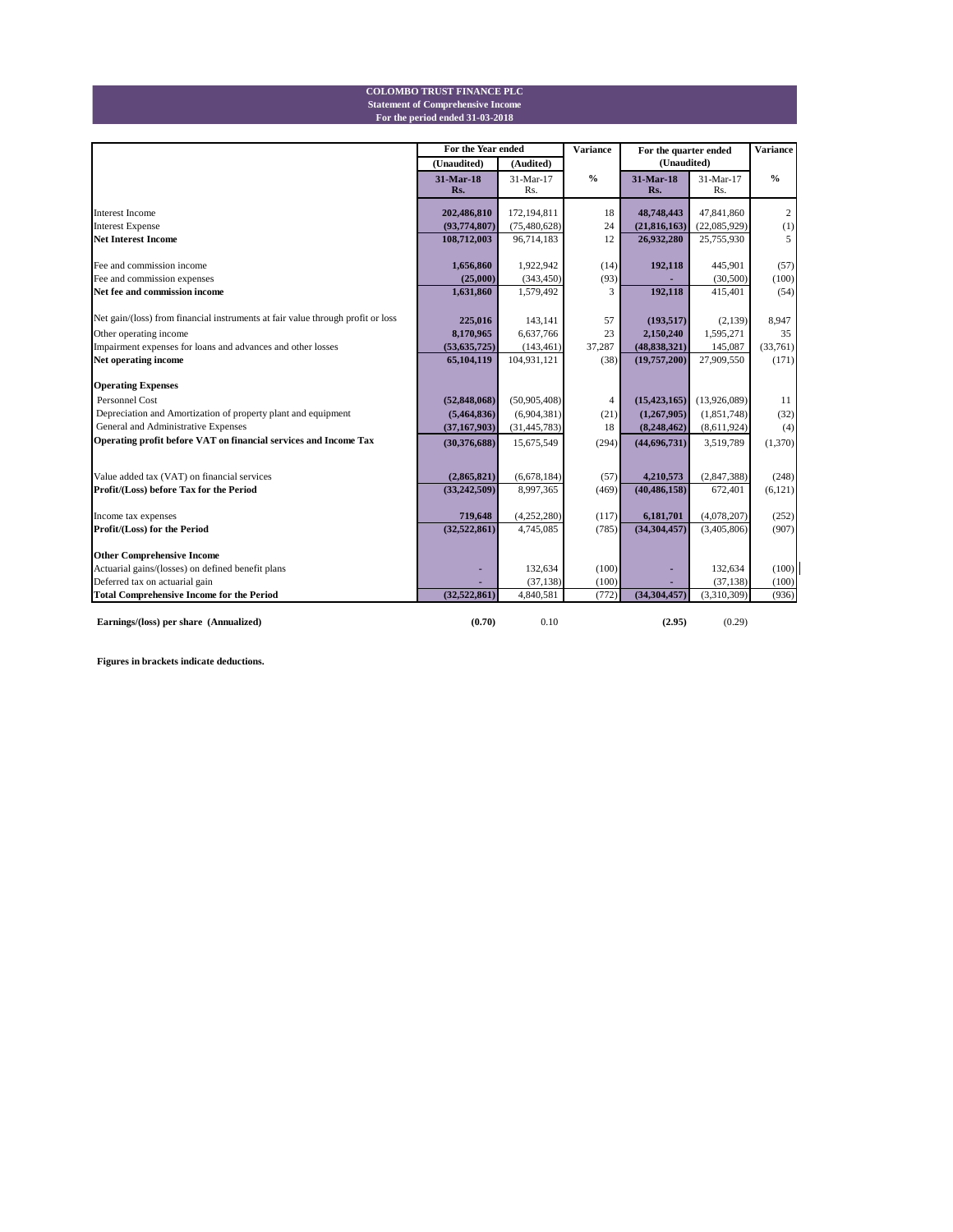#### **STATEMENT OF FINANCIAL POSITION COLOMBO TRUST FINANCE PLC AS AT 31.03.2018**

|                                                       | 31st March<br>2018 | 31st March<br>2017 |
|-------------------------------------------------------|--------------------|--------------------|
|                                                       | (Unaudited)        | (Audited)          |
|                                                       | Rs.                | Rs.                |
| <b>ASSETS</b>                                         |                    |                    |
| Cash and Cash Equivalents                             | 33,074,004         | 16,557,401         |
| Placements with Financial Institutions                | 207,706,318        |                    |
| Investment In Repurchase Agreement                    | 26,609,200         | 31,536,017         |
| Assets held for sale                                  |                    | 696,056            |
| Financial assets at fair value through profit or loss | 1,568,234          | 1,343,218          |
| Loans and receivables-Leases                          | 224,542,907        | 301,128,960        |
| Loans and receivables-Hire purchase                   | 15,149,936         | 47,534,446         |
| Loans and receivables-Other                           | 611,726,321        | 778,722,105        |
| Financial investments - Available-for-sale            | 345,775            | 345,775            |
| Financial investments - Held To Maturity              | 60,468,036         | 43,534,435         |
| Property, Plant & Equipment                           | 42,014,960         | 44,649,446         |
| Intangible assets                                     | 6,185,371          | 7,903,604          |
| Other assets                                          | 24,199,181         | 16,876,445         |
| Deferred tax assets                                   | 10,498,296         | 6,948,939          |
| <b>Total Assets</b>                                   | 1,264,088,539      | 1,297,776,847      |
|                                                       |                    |                    |
| <b>LIABILITIES</b>                                    |                    |                    |
| Due to customers & bank                               | 536,421,636        | 299,477,098        |
| Amount due to Related Parties                         | 294,143,089        | 530,770,803        |
| Other borrowings                                      |                    | 1,555,621          |
| <b>Retirement Benefit Obligations</b>                 | 5,555,694          | 4,380,076          |
| Trade & Other Payables                                | 13,304,992         | 14,407,260         |
| <b>Total Liabilities</b>                              | 849,425,411        | 850,590,858        |
| <b>CAPITAL AND RESERVES</b>                           |                    |                    |
| <b>Stated Capital</b>                                 | 309,888,671        | 309,888,671        |
| <b>Statutory Reserve Fund</b>                         | 11,360,719         | 11,360,719         |
| Other reserves                                        | 74,187,500         | 74,187,500         |
| <b>Retained Earnings</b>                              | 19,226,238         | 51,749,099         |
| <b>Total Capital and Reserves</b>                     | 414,663,128        | 447,185,989        |
|                                                       |                    |                    |
| <b>Total Equity and Liabilities</b>                   | 1,264,088,539      | 1,297,776,847      |
| <b>Net Asset Per Share Rs.</b>                        | 8.91               | 9.61               |

*Figures in brackets indicate deductions.*

*It is certified that the financial statements have been prepared in compliance with the requirements of the Companies Act No. 07 of 2007.*

**K.M.U.Koswatta Asanga Priyadarshana** 

**Manager-Finance (Sgd) Director/Chief Executive Officer (Sgd)**

The Board of Directors is responsible for the preparation of these Financial Statements. Approved and signed for on behalf of the Board:

**Director (Sgd) Director (Sgd) 8-May-18 Colombo**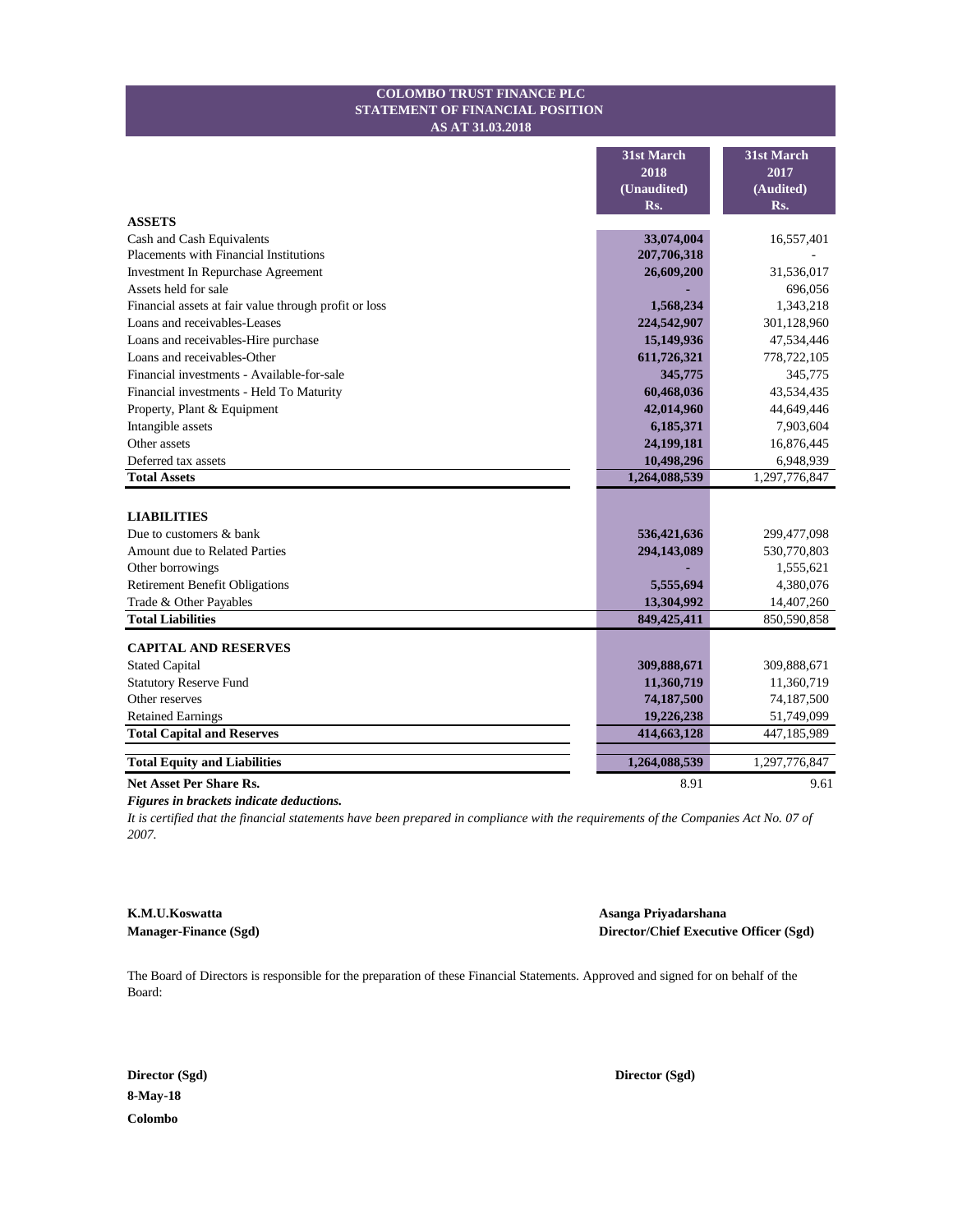## **COLOMBO TRUST FINANCE PLC STATEMENT OF CHANGES IN EQUITY**

**For the Period ended 31.03.2018**

| For the Year ended 31st March (Unaudited)       | <b>Stated Capital</b> | <b>Retained</b><br><b>Earnings</b> | <b>Statutory</b><br><b>Reserve Fund</b> | <b>Revaluation</b><br><b>Reserve</b> | General<br><b>Reserve</b> | <b>Total</b> |  |
|-------------------------------------------------|-----------------------|------------------------------------|-----------------------------------------|--------------------------------------|---------------------------|--------------|--|
|                                                 | Rs.                   | Rs.                                | Rs.                                     | Rs.                                  | Rs.                       | Rs.          |  |
|                                                 |                       |                                    |                                         |                                      |                           |              |  |
| Balance as at 01st April 2017 (Opening balance) | 309,888,671           | 51,749,099                         | 11,360,719                              | 14,187,500                           | 60,000,000                | 447,185,989  |  |
| Profit for the Period                           |                       | (32,522,861)                       |                                         |                                      |                           | (32,522,861) |  |
| Other comprehensive income                      |                       |                                    |                                         |                                      |                           |              |  |
| Transferred to Statutory Reserve Fund           |                       |                                    |                                         |                                      |                           |              |  |
| Balance as at 31st March 2018 (Closing balance) | 309,888,671           | 19,226,238                         | 11,360,719                              | 14,187,500                           | 60,000,000                | 414,663,128  |  |
| Balance as at 01st April 2016 (Opening Balance) | 309,888,671           | 47,145,772                         | 11,123,465                              | 14,187,500                           | 60,000,000                | 442,345,408  |  |
| Profit for the Period                           |                       | 4,745,085                          |                                         | $\overline{\phantom{a}}$             |                           | 4,745,085    |  |
| Other comprehensive income                      |                       | 95,496                             |                                         |                                      |                           | 95,496       |  |
| Transferred to Statutory Reserve Fund           |                       | (237, 254)                         | 237, 254. 23                            |                                      |                           |              |  |
| Balance as at 31st March 2017 (Closing balance) | 309,888,671           | 51.749.099                         | 11.360.719                              | 14,187,500                           | 60,000,000                | 447,185,989  |  |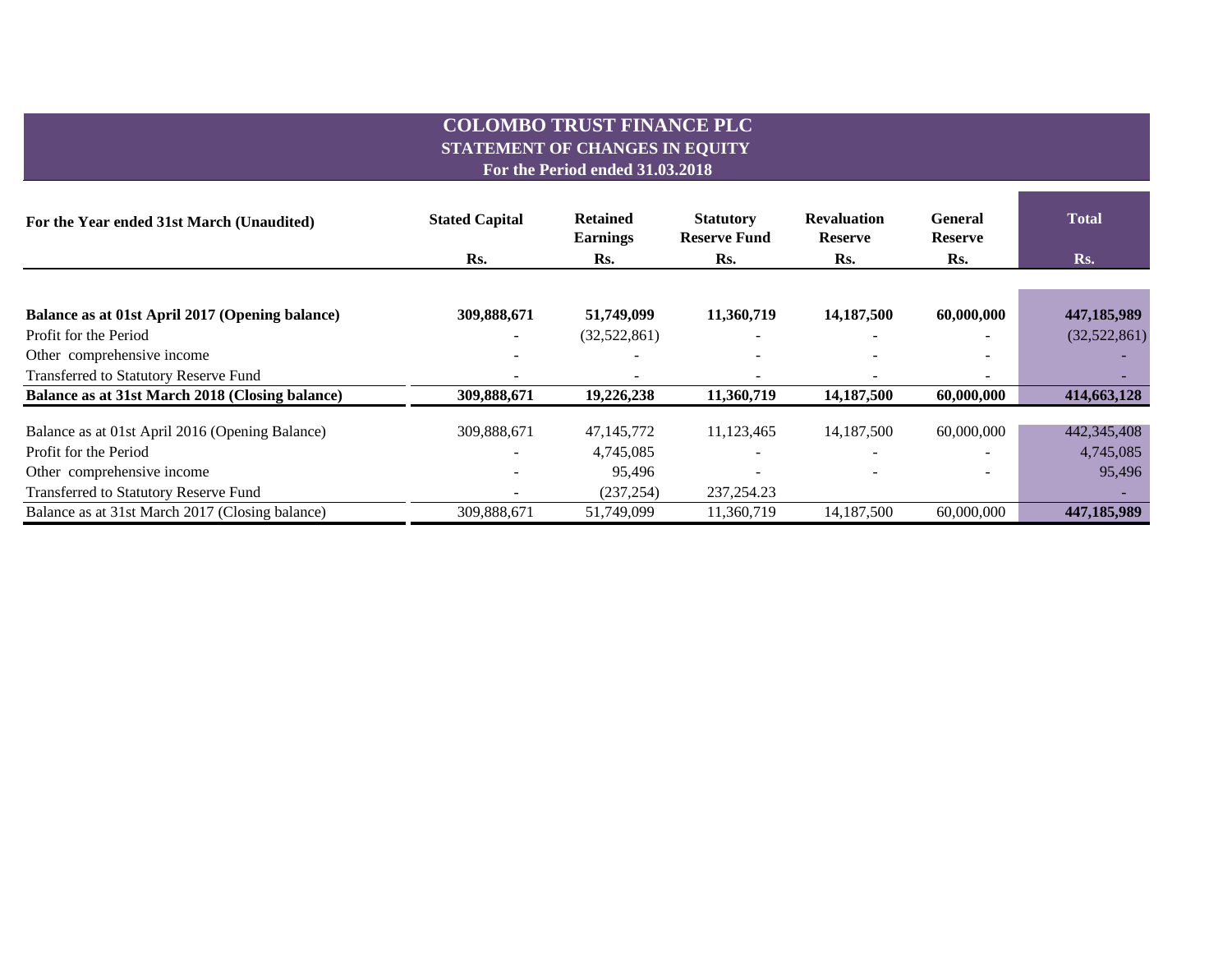#### **COLOMBO TRUST FINANCE PLC STATEMENT OF CASH FLOWS For the Period Ended 31.03.2018**

Ē

m.

|                                                                                 | 31st March<br>2018<br>Rs.<br>(Unaudited) | 31st March<br>2017<br>Rs.<br>(Audited) |
|---------------------------------------------------------------------------------|------------------------------------------|----------------------------------------|
| <b>Cash Flow From Operating Activities</b>                                      |                                          |                                        |
| Profit Before Income Tax                                                        | (33, 242, 509)                           | 8,997,365                              |
| <b>Adjustment For,</b>                                                          |                                          |                                        |
| Depreciation and amortization                                                   | 5,464,836                                | 6,904,381                              |
| Decrease/(Increase) in Value of trading stock                                   |                                          | (12,550)                               |
| (Profit)/Loss Disposal on Property Plant & Equipment                            | (120,000)                                |                                        |
| (Profit)/Loss on Assets held for sale                                           | (878, 944)                               |                                        |
| Provision for retirement benefits obligation                                    | 1,175,618                                | 1,224,178                              |
| Net gain/(loss) from financial instruments at fair value through profit or loss | (225,016)                                | (143, 141)                             |
| Impairment on loans and advances                                                | 53, 635, 725                             | 143,461                                |
| <b>Operating Profit Before Working Capital Changes</b>                          | 25,809,710                               | 17,113,694                             |
| (Increase)/ Decrease in Loans and Advances                                      | 222,330,622                              | (210, 840, 112)                        |
| (Increase) / Decrease in Other Assets                                           | (10, 152, 445)                           | 3,024,898                              |
| Increase / (Decrease) in deposits from Customers                                | 316,824                                  | (39, 568, 842)                         |
| Increase / (Decrease) in Trade and Other Payables                               | (1,102,268)                              | (15,669,263)                           |
| <b>Cash Generated from Operations</b>                                           | 237, 202, 443                            | (245,939,625)                          |
| Payment of retirement gratuity                                                  |                                          |                                        |
| <b>Income Tax Paid</b>                                                          |                                          |                                        |
| <b>Net Cash Flows from Operating Activities</b>                                 | 237, 202, 443                            | (245,939,625)                          |
| <b>Cash Flows from Investing Activities</b>                                     |                                          |                                        |
| Proceeds from Sale of Investment Securities                                     |                                          | 708,277                                |
| Proceeds from Sale of Assets held for sale                                      | 1,575,000                                | 1,026,450                              |
| Acquisition of Property Plant & Equipment                                       | (1,112,117)                              | (4,183,392)                            |
| Disposal of Property Plant & Equipment                                          | 120,000                                  |                                        |
| Net (Investment)/Maturity in Treasury Bills                                     | (16,933,601)                             | (3,397,798)                            |
| Net cash flow from Securities purchased under repurchased agreement             | 4,926,817                                | 20,352,294                             |
| Placements with Financial Institutions                                          | (207, 706, 318)                          |                                        |
| <b>Net Cash Flows from Investing Activities</b>                                 | (219, 130, 219)                          | 14,505,831                             |
| <b>Cash Flows from Financing Activities</b>                                     |                                          |                                        |
| Net Cash Received on Right issue                                                |                                          |                                        |
| Cash Received from Borrowings                                                   |                                          |                                        |
| <b>Net Cash Flows from Financing Activities</b>                                 |                                          |                                        |
| Net Increase/(Decrease) in Cash and Cash Equivalents                            | 18,072,224                               | (231, 433, 794)                        |
| Cash and Cash Equivalents at the Beginning of the Year                          | 16,557,401                               | 19,506,639                             |
| Bank Overdraft at the Beginning of the Year                                     | (1,555,621)                              | (25, 658, 498)                         |
| Cash and cash equivalents at the end of the period                              | 33,074,004                               | (237, 585, 653)                        |
|                                                                                 |                                          |                                        |
| Analysis of cash and cash equivalents at the end of the Period                  |                                          |                                        |
| <b>Cash and Bank Balances</b>                                                   | 33,074,004                               | 16,557,401                             |
| <b>Bank Overdraft</b>                                                           |                                          | (254, 143, 054)                        |
|                                                                                 | 33,074,004                               | (237, 585, 653)                        |

*Figures in brackets indicate deductions.*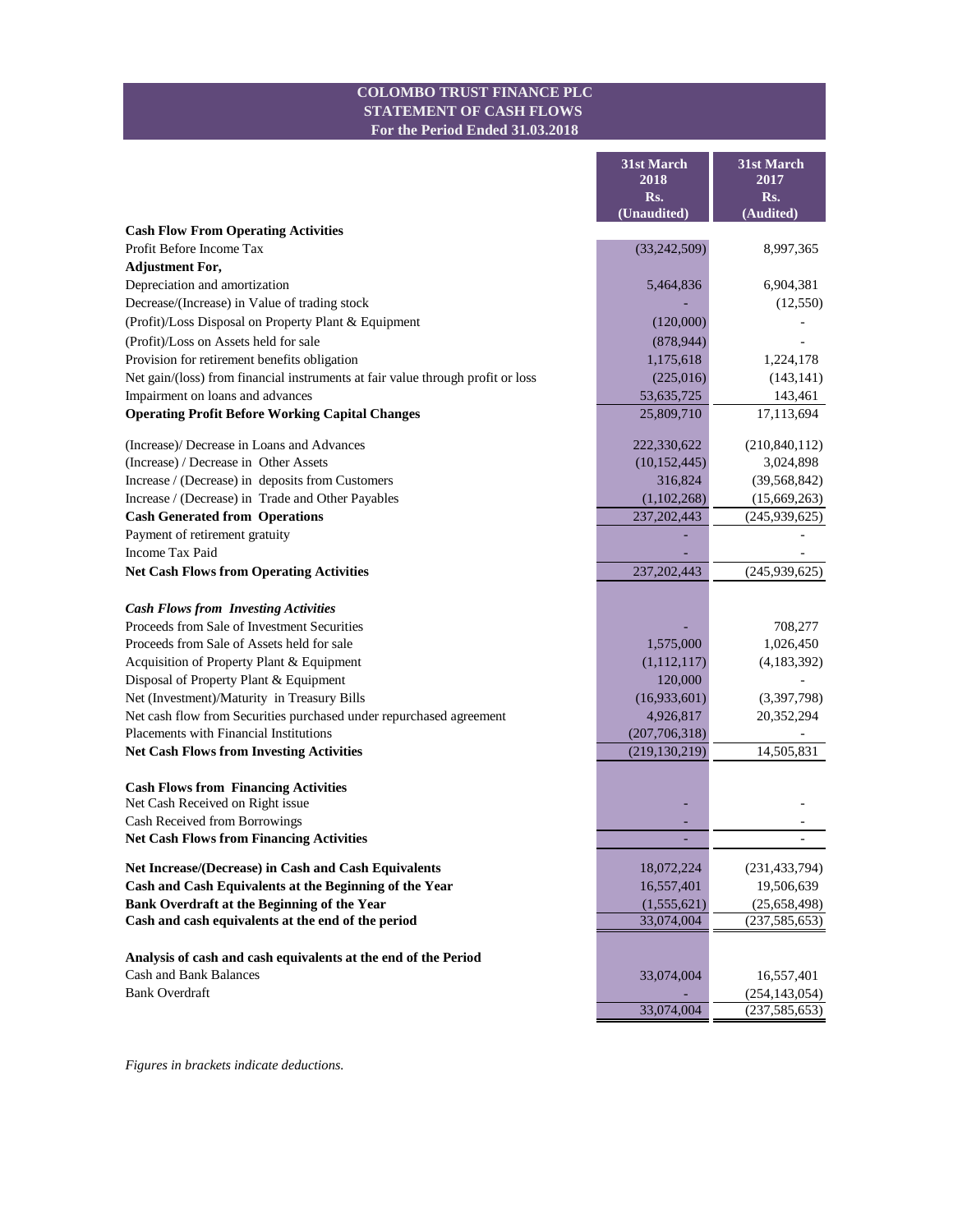#### **COLOMBO TRUST FINANCE PLC FINANCIAL REPORTING BY SEGMENT For the Period ended 31.03.2018**

#### **FINANCIAL REPORTING BY SEGMENT**

| For the Period ended<br>31st March | <b>Leasing &amp; Hire purchase</b> |             | <b>Treasury/Investments</b> |             | <b>Margin Trading</b> |                      | <b>Revolving/Cheque</b><br>discounting & Factoring |                      | Other loan and advance |             | <b>Unallocated</b> |                                     | <b>Total</b>   |                |
|------------------------------------|------------------------------------|-------------|-----------------------------|-------------|-----------------------|----------------------|----------------------------------------------------|----------------------|------------------------|-------------|--------------------|-------------------------------------|----------------|----------------|
|                                    | 2018<br>Rs.                        | 2017<br>Rs. | 2018<br>Rs.                 | 2017<br>Rs. | 2018<br>Rs.           | 2017<br>Rs.          | 2018<br>Rs.                                        | 2017<br>Rs.          | 2018<br>Rs.            | 2017<br>Rs. | 2018<br>Rs.        | 2017<br>Rs.                         | 2018<br>Rs.    | 2017<br>Rs.    |
| Net interest income                | 29,830,893                         | 39,084,102  | 2,166,195                   | 1,165,218   | 13,076,101            | 12,705,584           | 44,194,751                                         | 30,974,630           | 19,444,063             | 12,784,649  |                    |                                     | 108,712,003    | 96,714,183     |
| Net Fees and commission income     | 255,818                            | 745,662     | $\blacksquare$              | $\sim$      |                       |                      | $\blacksquare$                                     | 132,058              | 974,220                | 354,794     | $\sim$<br>401,822  | $\overline{\phantom{a}}$<br>346,978 | 1.631.860      | 1,579,492      |
| Other income                       | 3,998,784                          | 4,068,079   | 225,016                     | 143,141     | $\sim$                |                      | 507,758                                            |                      | 1,274,041              | 1,359,628   | 2,390,382          | 1,210,059                           | 8,395,981      | 6,780,907      |
| Operating income by segment        | 34,085,495                         | 43,897,843  | 2,391,211                   | 1,308,359   | 13,076,101            | $\sim$<br>12,705,584 | 44,702,509                                         | $\sim$<br>31,106,688 | 21,692,324             | 14,499,071  | 2,792,204          | 1,557,037                           | 118,739,844    | 105,074,582    |
| <b>Eliminations/</b> unallocated   |                                    |             |                             |             |                       |                      |                                                    |                      |                        |             |                    | $\overline{\phantom{a}}$            |                |                |
| <b>Total Operating income</b>      | 34,085,495                         | 43,897,843  | 2,391,211                   | 1,308,359   | 13,076,101            | 12,705,584           | 44,702,509                                         | 31,106,688           | 21,692,324             | 14,499,071  | 2,792,204          | 1,557,037                           | 118,739,844    | 105,074,582    |
| Credit loss expenses               | 3,719,520                          | (1,127,957) |                             |             | 81,373                | (20, 453)            | (54, 417, 483)                                     | (373, 168)           | (3,019,134)            | 1,378,117   |                    |                                     | (53, 635, 725) | (143, 461)     |
| Net operating income               | 37,805,014                         | 42,769,886  | 2,391,211                   | 1,308,359   | 13,157,474            | 12,685,131           | (9,714,974)                                        | 30,733,520           | 18,673,189             | 15,877,189  | 2,792,204          | 1,557,037                           | 65,104,119     | 104,931,120    |
| Operating expenses                 | (7,542,288)                        | (8,981,709) | (10, 376, 747)              | (2,403,879) | (4,046,692)           | (4,416,095)          | (11, 449, 910)                                     | (9,370,094)          | (3,752,266)            | (6,274,005) |                    |                                     | (37, 167, 903) | (31, 445, 783) |
| Depreciation & amortization        | (1,108,951)                        | (1,972,065) | (1,525,704)                 | (527, 807)  | (594, 989)            | (969, 618)           | (1,683,492)                                        | (2,057,341)          | (551,700)              | (1,377,550) | $\sim$             | $\sim$                              | (5,464,836)    | (6,904,381)    |
| <b>Segment result</b>              | 29,153,776                         | 31,816,111  | (9,511,240)                 | (1,623,328) | 8,515,792             | 7,299,418            | (22, 848, 376)                                     | 19,306,085           | 14,369,224             | 8,225,633   | 2,792,204          | 1,557,037                           | 22,471,380     | 66,580,956     |
| Personnel expenses                 |                                    |             |                             |             |                       |                      |                                                    |                      |                        |             |                    |                                     | (52, 848, 068) | (50,905,408)   |
| Profit/(Loss) from operations      |                                    |             |                             |             |                       |                      |                                                    |                      |                        |             |                    |                                     | (30.376.687)   | 15,675,548     |
| VAT on Financial services          |                                    |             |                             |             |                       |                      |                                                    |                      |                        |             |                    |                                     | (2,865,821)    | (6,678,184)    |
| Income tax (expense)/reversal      |                                    |             |                             |             |                       |                      |                                                    |                      |                        |             |                    |                                     | 719,648        | (4,252,280)    |
| Net profit/(loss) for the year     |                                    |             |                             |             |                       |                      |                                                    |                      |                        |             |                    |                                     | (32,522,861)   | 4,745,085      |
| <b>Other information</b>           |                                    |             |                             |             |                       |                      |                                                    |                      |                        |             |                    |                                     |                |                |
| Segment assets                     | 239,692,843                        | 348,663,406 | 329,771,567                 | 93,316,846  | 128,603,307           | 171,429,580          | 363,876,542                                        | 363,740,209          | 119,246,472            | 243,552,316 | 82,897,808         | 77,074,490                          | 1,264,088,539  | 1,297,776,847  |
| Total assets                       | 239,692,843                        | 348,663,406 | 329,771,567                 | 93,316,846  | 128,603,307           | 171,429,580          | 363,876,542                                        | 363,740,209          | 119,246,472            | 243,552,316 | 82,897,808         | 77,074,490                          | 1,264,088,539  | 1,297,776,847  |
| Segment liabilities                | 172.369.446                        | 242,950,220 | 237,147,432                 | 65,023,595  | 92,482,030            | 119,452,898          | 261.673.219                                        | 253,455,803          | 85,753,283             | 169,708,342 |                    | ٠                                   | 849,425,411    | 850,590,858    |
| <b>Total liabilities</b>           | 172.369.446                        | 242,950,220 | 237, 147, 432               | 65.023.595  | 92,482,030            | 119.452.898          | 261,673,219                                        | 253,455,803          | 85,753,283             | 169,708,342 |                    |                                     | 849,425,411    | 850,590,858    |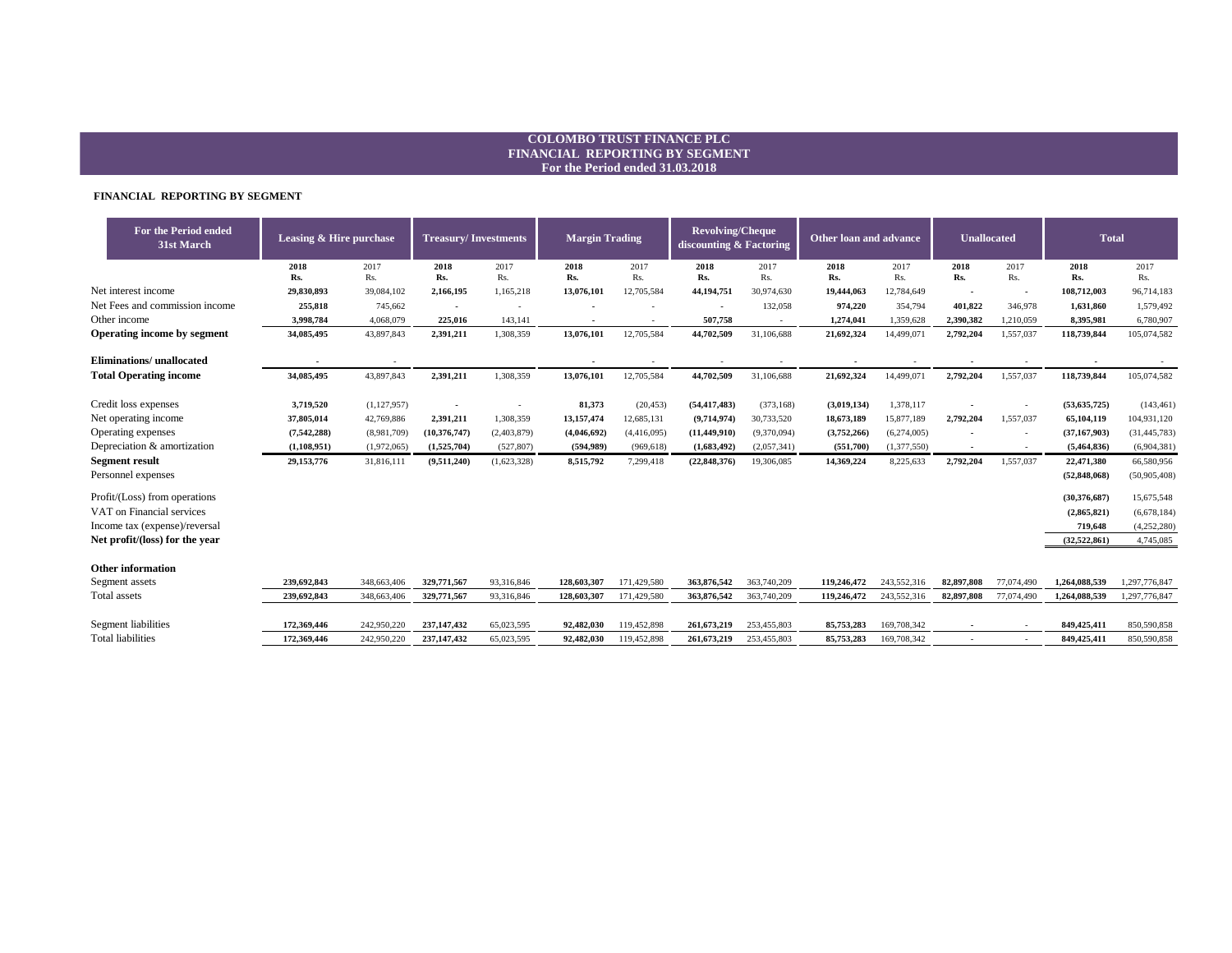## *COLOMBO TRUST FINANCE PLC Notes to the financial statements*

## INFORMATION ON ORDINARY SHARES OF THE COMPANY

### **Market Price Per Share**

Market Prices per ordinary share for the quarter ended 31st March 2018 were as follows;

|                          | Rs.   |
|--------------------------|-------|
| <b>Highest Price</b>     | 39.00 |
| <b>Lowest Price</b>      | 22.00 |
| <b>Last Traded Price</b> | 25.00 |

## SHAREHOLDERS' INFORMATION

#### **Twenty Largest Shareholders as at 29.03.2018**

|                |                                                        | <b>No of Shares</b> | $%$ of<br>Holding |
|----------------|--------------------------------------------------------|---------------------|-------------------|
| 1              | Dialog Axiata PLC                                      | 45,993,629          | 98.87%            |
| 2              | <b>Bishop of Ratnapura</b>                             | 29,808              | 0.06%             |
| 3              | Seylan Bank PLC/ S R Fernando                          | 20,000              | 0.04%             |
| $\overline{4}$ | Merchant Bank of Sri Lanka & Finance PLC/ M N M Safraz | 15,000              | 0.03%             |
| $\overline{4}$ | Miss. K R Perera                                       | 15,000              | 0.03%             |
| 6              | Mr. S L Paranamanage                                   | 13,700              | 0.03%             |
| 7              | Mr. G K Fonseka                                        | 13,201              | 0.03%             |
| 8              | Mr. K Nandasiri/ Mr. T B Ratna Sujeewa                 | 12,000              | 0.03%             |
| 8              | Mr. R L G Fernando                                     | 12,000              | 0.03%             |
| 10             | Mr. O W D Yasapala                                     | 11,000              | 0.02%             |
| 11             | Seylan Bank Limited/Ruwan Prasanna Sugathadasa         | 10,000              | 0.02%             |
| 11             | Mr. H V S M Navaratne                                  | 10,000              | 0.02%             |
| 11             | Mr. T Nagarajan                                        | 10,000              | 0.02%             |
| 11             | Mr. B C N Mendis                                       | 10,000              | 0.02%             |
| 11             | Mr. B C V Mendis                                       | 10,000              | 0.02%             |
| 16             | Mr. T D Mahaliyana                                     | 9,940               | 0.02%             |
| 17             | Miss. B G A Nilmini                                    | 9,700               | 0.02%             |
| 18             | Mr. N S Wijesekara                                     | 7,479               | 0.02%             |
| 19             | Mr. MMCAP Wijesekara/Mrs. MDPT Wijesekara              | 6,600               | 0.01%             |
| 20             | Mrs. H I C Basthiyan Koralage                          | 6,500               | 0.01%             |
|                |                                                        | 46,225,557          | 99.37%            |
|                | Others                                                 | 293,686             | 0.63%             |
|                | <b>Total</b>                                           | 46,519,243          | 100.00%           |